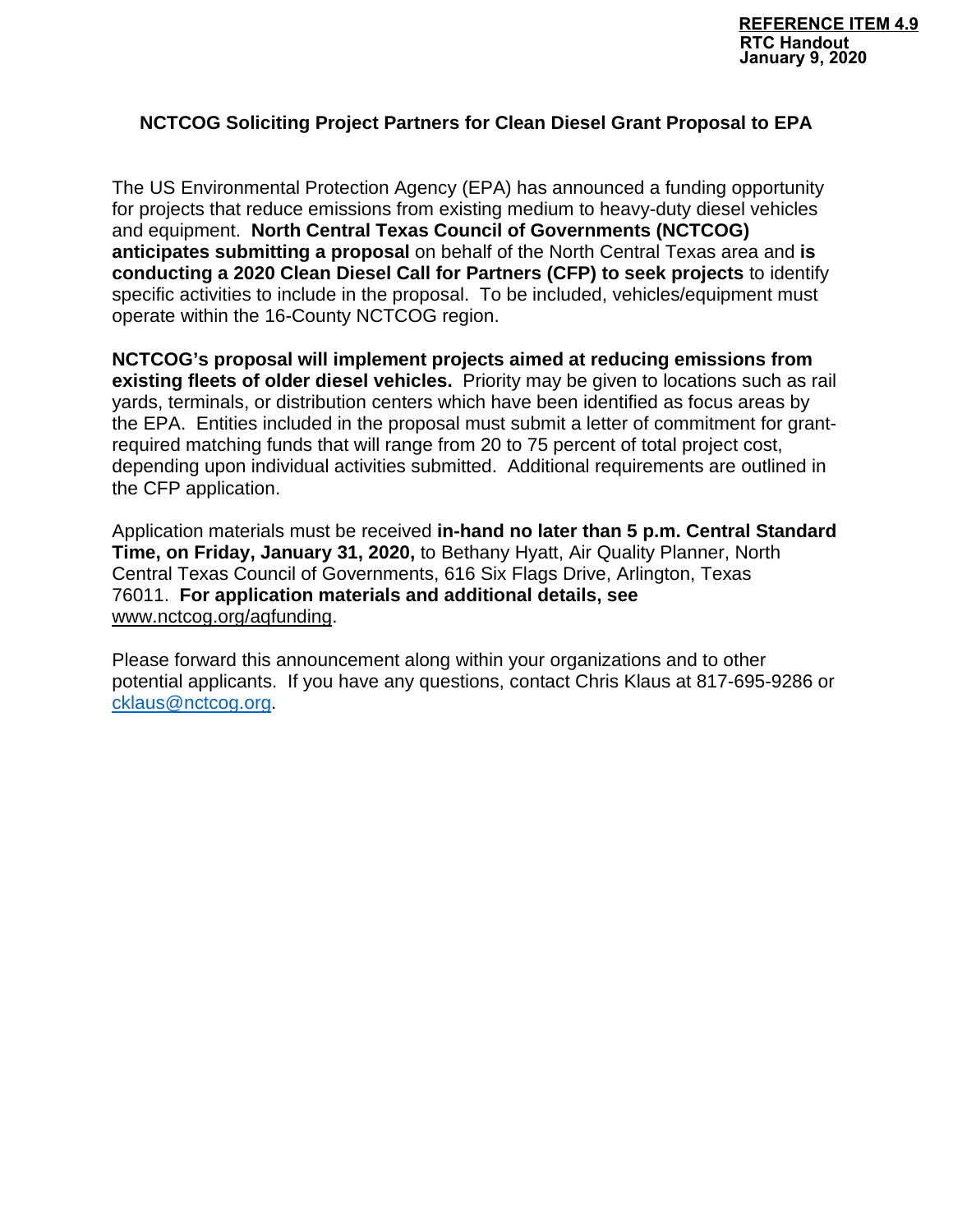### **REFERENCE ITEM 7**<br>RTC Handout **RTC Handout January 9, 2020**

#### NEWSLETTER DONATE

ADVERTISEMENT

Rivard Report (https://therivardreport.com/gov-greg-abbott-emphasis-on-building-out-texas-roads-is-going-to-change/)

#### BUSINESS & TECH

# Gov. Greg Abbott: Emphasis on Building Out Texas Roads 'Is Going to Change'



20 HOURS AGO



SCOTT BALL / RIVARD REPORT

Gov. Greg Abbott addresses the Rotary Club of San Antonio, touting economic development, education funding, and property tax relief in the state.

Shifting transportation priorities in Texas will phase out expansive road development in the near future, Gov. Greg Abbott predicted Wednesday in a speech to the Rotary Club of San Antonio.

"The bottom line is this: The way people get around, the way people live is going to change," Abbott said. "As a result, this generation of roads that [Texas Transportation Commission Chairman] Bruce Bugg is in charge of building is probably the last major buildout of roads we'll have in the state of Texas, even considering the fact that Texas is the fastest-growing state in America."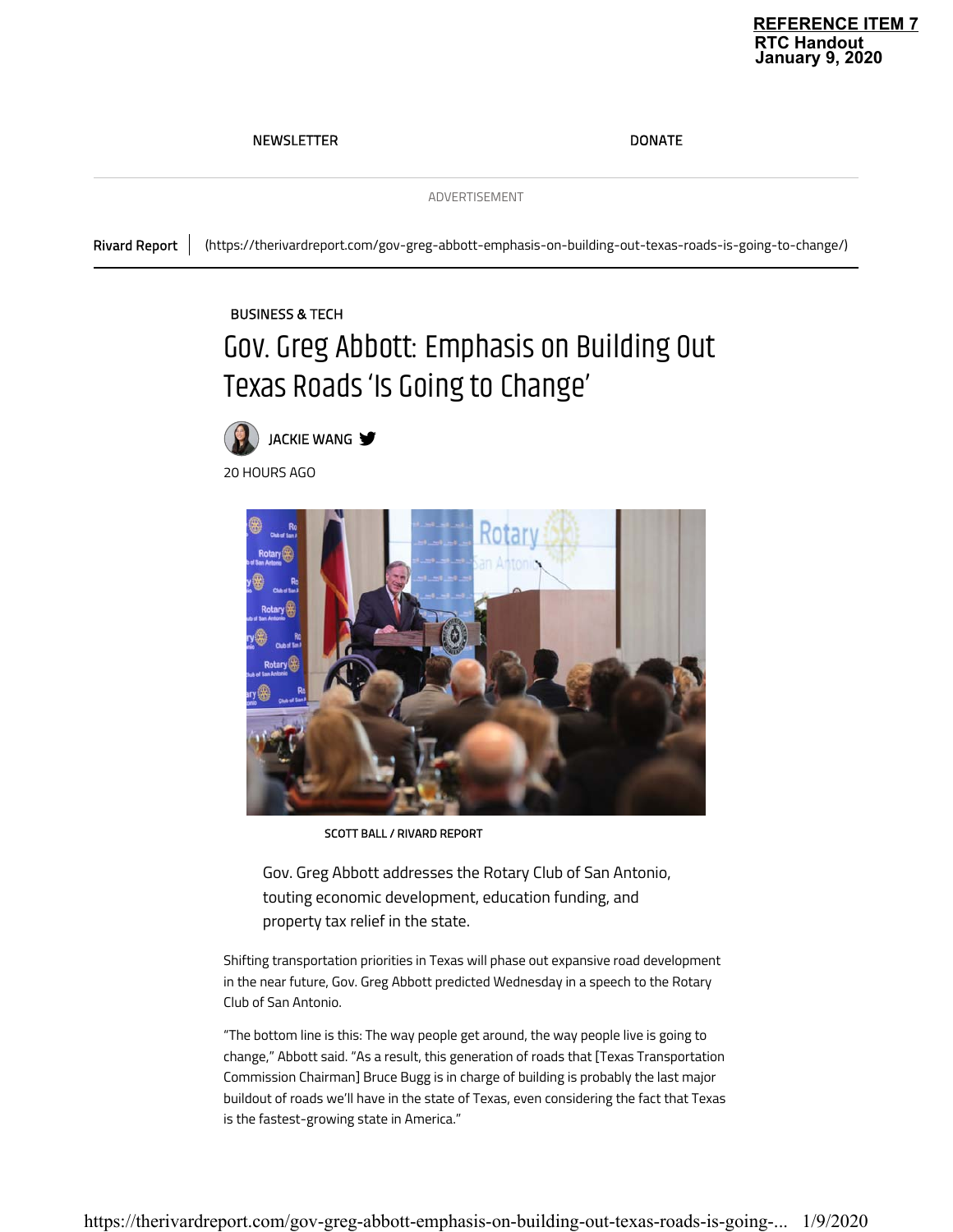Though the governor limited his speculation on potential changes to the transportation landscape to more people walking and the introduction of flying cars (https://www.cnn.com/2020/01/07/tech/uber-hyundai-flying-taxis-trnd/index.html) , his forecast diverged from the way the Texas Department of Transportation has always operated: with the primary purpose of building roads and highways. Asked after his speech about the state's role in improving public transit, Abbott said that is the purview of local governments.

In his address to the Rotary Club at a lunch event, Abbott spoke about state initiatives on education and affordable housing and the continued strength of the state's economy. He also pointed to traffic congestion as a sign people are still flocking to Texas because of a booming economy and a better quality of life.

"Last year, California lost 700,000 of their residents moving to other states," Abbott said. "A community almost the size of San Antonio left the state of California. Illinois is now facing a net population decrease because of people fleeing their state.

"There are regions of the country losing population, so be proud of the fact that one of the reasons why your roads are so congested is because so many people are finding San Antonio and Bexar County and the state of Texas to be so attractive to live in."

> Related: Elected, TxDOT Officials Talk Transportation Funding Beyond Building Highways (https://therivardreport.com/elected-txdot-officials-talk-transportation-funding-beyond-building-highways/)

The future of transportation lies in alternatives to traditional motor vehicle travel, Abbott said. He cited his 22-year-old daughter as part of a generation that prefers to use ride-hailing platforms such as Uber rather than drive a personal vehicle. A move toward downtown, higher-density living in cities like Austin and Houston also lessens the need for everyone to use their cars, he added.

But Texas needs to keep an eye on keeping its housing costs within reach, Abbott said.

"Housing is far more affordable in Texas than it is California or Illinois or New York or some of these other states that people are fleeing from," he said. "But that affordability issue is now beginning to bite Texas. One thing that is driving up the cost of housing and the cost of living is skyrocketing property taxes – skyrocketing property taxes that are beginning to force people out of homes they've lived for virtually in their entire lives."

Abbott touted the Texas Legislature's property tax reform efforts

(https://therivardreport.com/texas-legislature-approves-property-tax-reform-cap-could-affect-sasrevenue/) in the last session. Abbott signed Senate Bill 2 into law in June, requiring cities and counties to get voter approval before raising more than 3.5 percent in property tax revenues compared to the previous year.

The state would be responsible for shortfalls that school districts incur from property tax limits, Abbott said. The Texas Legislature also gave additional funding last session (https://www.texastribune.org/2019/05/25/Texas-teacher-pay-raise-school-finance-HB3-passes/) toward teacher pay raises and early education.